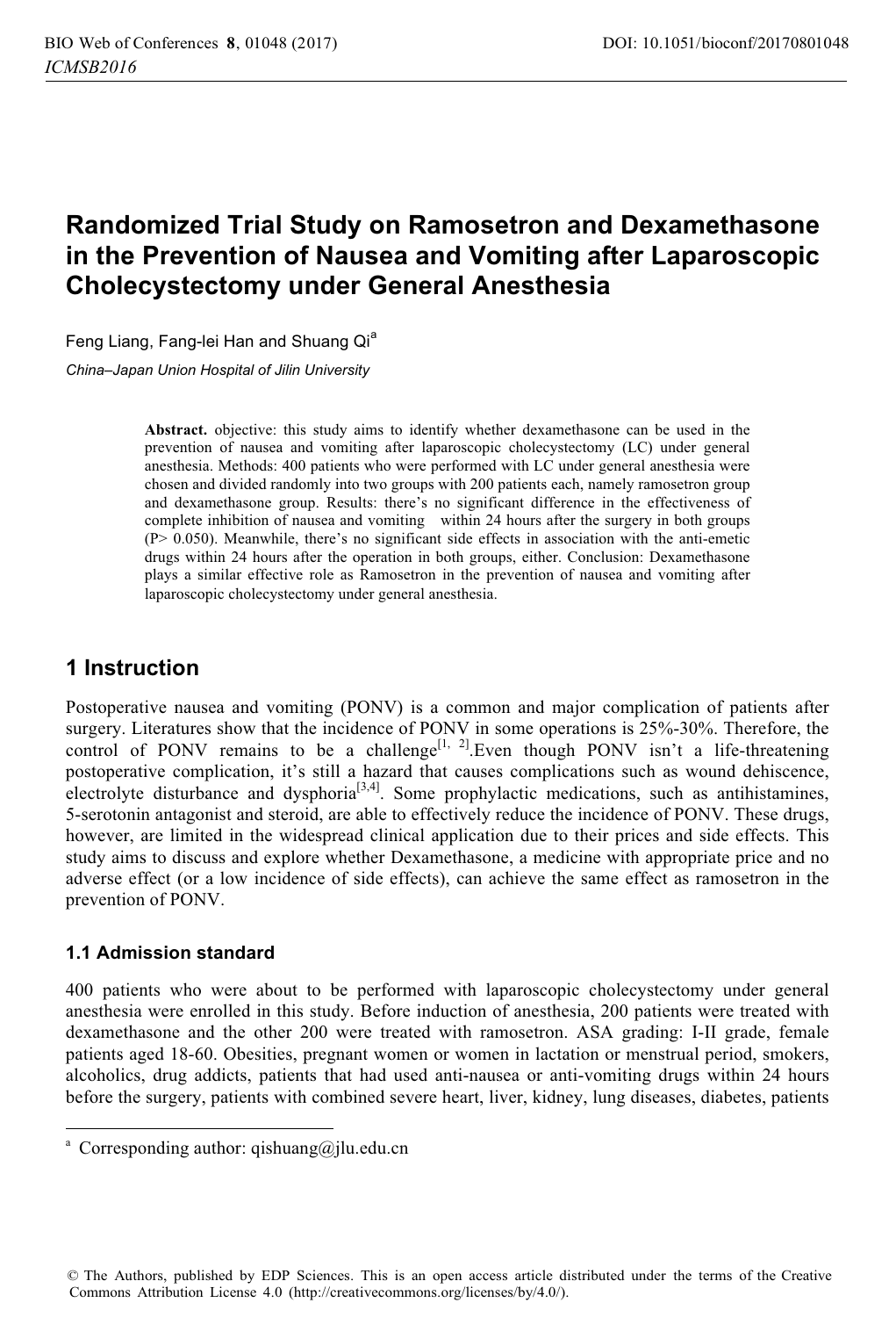with hypertension, migraine and central nervous system diseases, psychiatric patients, postoperative patients with preserved gastric tube as well as patients with PONV history were excluded. The risk score indicators were based on the simplified PONV risk scoring summarized in Apfel<sup>[5]</sup>for adult treated with inhaled general anesthesia, including women, nonsmokers, history of PONV and / or motion sickness as well as postoperative opioid use. The risk scores of patients fitting the profile of item 0,1,2,3,4 were respectively 0,1,2,3,4 with a respective incidence of PONV of 10%, 21%, 39%, 61% and 79%.

#### **1.2 Anesthetic methods**

Before the induction of anesthesia, 10 mg dexamethasone of slow intravenous injection was given to the dexamethasone group, and 0.3 mg of ramosetron intravenous injection was slowly administered to the patients in the Ramosetron group. The injection time of induced anesthesia drugs were not less than 1min. All patients underwent general anesthesia with total intravenous anesthesia after tracheal intubation. Anesthesia was induced by intravenous injection of 0.1mg/kg midazolam, 0.5μg/ kg sufentanil, 2mg/kg propofol, 0.05mg/kg cis-atracurium after rapid induction of tracheal intubation. During the operation, continuous infusion of propofol was used to maintain the target concentration of anesthesia at 4μg/ml. In addition, it's supplemented by intermittent intravenous injection of sufentanil. During the intraoperative and postoperative process, patients' ECG, cuff blood pressure and oxygen were monitored. After the surgery, it depended on patients' situation whether the mixture of 2mg neostigmine and 1mg atropine would be used to antagonize residual muscle relaxation. In terms of postoperative analgesia, they were given 0.5μg/ml sufentanil in 100ml dilution solution at the speed of 2ml/h.

#### **1.3 Observation on curative effect in the prevention of PONV**

The time of extubation was recorded and the incidence of PONV within 24 hours after extubation was recorded as well. Vomiting without gastric content, namely, retching, or vomiting with the gastric content were not strictly distinguished and were both regarded as vomiting. Patient with severe retching or vomiting might be given remedial drug intervention upon their request and the consent of the clinician.

#### **1.4 Statistical analysis**

SPSS 13.0 software was adopted to conduct data analysis. t test was used in the comparison of measurement data and the comparison of enumeration data were subjected to  $\chi$ 2 test. P<0.050 indicated significant differences.

## **2 Results**

The basic data of the test group are as shown in table 1. There were no significant differences in age, height, weight, BMI, ASA grade, operation time (min) and bleeding volume (ml) between the two groups. The effective rates of complete inhibition of nausea and vomiting in the dexamethasone group and ramosetron group within 24 hours after the surgery were respectively 78.00% (156/200) and 84.50% (169/200). In addition, their postoperative nausea rates were respectively 22% (44/200) and 15.50% (31/200) while postoperative vomiting rates were respectively 10.50% (21/200) and 7.50%  $(15/200)$ , suggesting no significant difference between the two groups  $(P>0.050)$ . Moreover, no significant adverse effects associated with anti-emetics were observed within 24 hours postoperatively.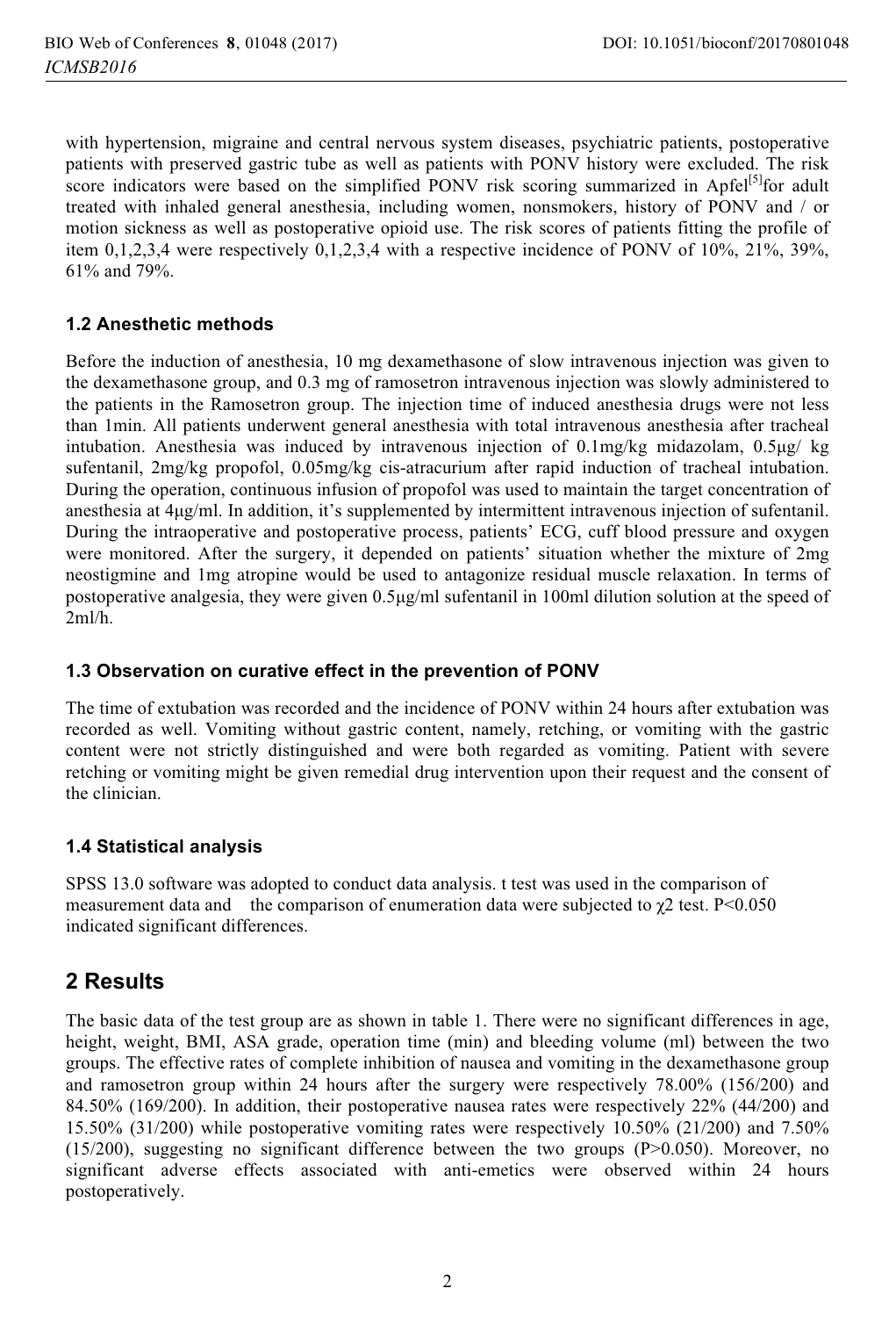|                             | Dexamethasone | Ramosetron | P     |
|-----------------------------|---------------|------------|-------|
| Average age/years           | 38(9)         | 39(10)     | >0.20 |
| Average weight /kg          | 56(11)        | 58(9)      | >0.10 |
| BMI/kg/m2                   | 24(9)         | 23(9)      | >0.50 |
| ASA $\Box$ /n(%)            | 91(58)        | 95(57)     | >0.20 |
| ASA $\Box$ /n(%)            | 65(42)        | 74(43)     | >0.05 |
| The operationg<br>time, min | 172(5)        | 169(8)     | >0.10 |
| The bleeding, ml            | 6(2)          | 6(1)       | >0.50 |

**Table 1.** The basic data of the test group

#### **3 Discussion**

Vomiting is a complex reaction mediated by the vomiting center. Nucleus tractus solitaries, dorsal nucleus and reticular structure of peripheral ambiguous nucleus in the brainstem constitute the vomiting center which is able to accept the impulses from many areas, including chemical triggering zone, gastrointestinal autonomic nervous system and vestibular organs. PONV is a common and major complication for postoperative patients. It will delay the recovery time after anesthesia in the recovery room, prolong the hospitalization time and increase the cost of treatment. PONV is a result of a variety of factors and often occurs after regular anesthesia.

A large number of prospective data show that the incidence of PONV is associated with risk factors related to patients or anesthesia, instead of the operation itself<sup>[6]</sup>, which explains the impact of formulations of anesthetic drug on PONV. Sinclair and other scholars<sup>[7]</sup>found that every time the operation time was prolonged for 30min, the incidence of PONV would increase by 60%. However, the approaches of laparoscopic cholecystectomy surgeries were almost the same with similar operation time. In addition, based on the high similarity of samples, drug dosage for induction of anesthesia and anesthesia maintenance, methods and frequency were rather similar. Therefore, the sample selection criteria resulted in a greater similarity of anesthetic formula given to each patient. In this study, patients were given 10mg dexamethasone or 0.3mg ramosetron before the operation.

The effective rate of inhibition of nausea and vomiting within 24h after the surgery of dexamethasone group and ramosetron group were respectively 78.00% (156 /200) and 84.50% (169/200). The incidence of postoperative nausea were respectively 22.00% (44/200) and 15.50% (31/200) while the incidence of postoperative vomiting were respectively 10.50% (21/200) and 7.50% (15/200), indicating no significant difference between the two groups (P> 0.050). Moreover, no significant adverse effects in associated with anti- nausea and anti- vomiting medicines were observed during 24 hours postoperatively. And yet similar effects were observed in the prophylaxis of PONV in laparoscopic cholecystectomy under general anesthesia.

However, questions such as whether a smaller dose of dexamethasone will have the same antiemetic effects in the control of PONV and whether the combination use of dexamethasone and ramosetron will play a more effective role in the control of PONV still require further study.

### **References**

- 1. Gan TJ, Meyer T, Apfel CC, et al. Consensus guidelines for managing postoperative nausea and vomiting [ J ] . Anesth Analg, 2003, 97 :62
- 2. Huang JC, Shieh JP, Tang CS , et al. Low-dose dexamethasone effectively prevents postoperative nausea and vomiting after ambulatory laparoscopic sur ger [J].Can J Anesth, 2001,48 (10) :73
- 3. Wolf gang K, Gassmayr S, Preoperative a nxiet y , stress and pre medication [J ] .Baillier e' s Clin Anesth, 1998, 12 (3):2536